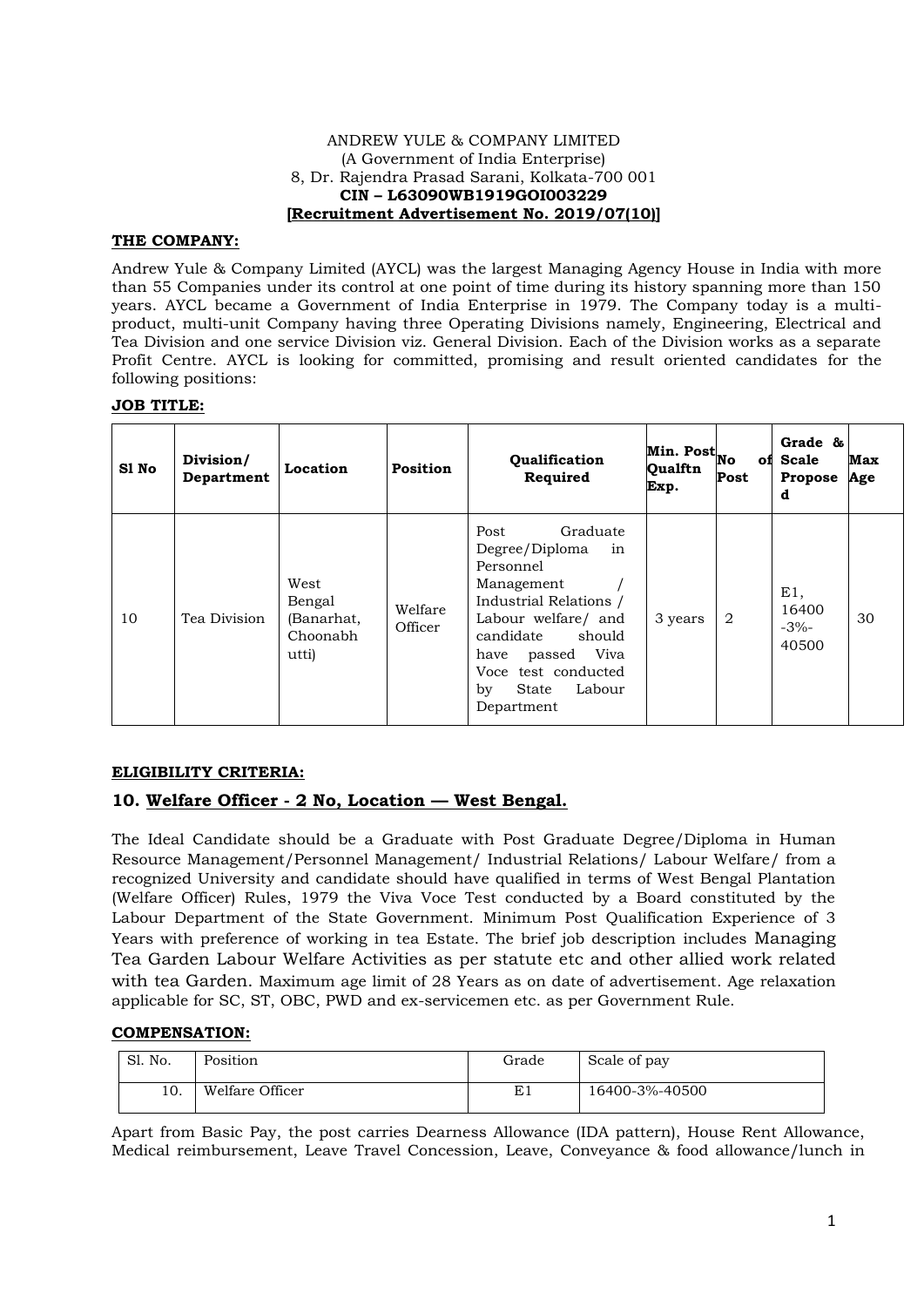accordance with the policy of the Company. Encashment of Privilege Leave. Coverage in terms of contributory Provident Fund, Gratuity as per rule is also applicable.

### **How to Apply:**

- a. Candidates satisfying the conditions of eligibility criteria shall apply on-line through our website www.andrewyule.com -> appointments -> Click here to apply Online from 05.10.2019 to 28.10.2019. No other mode of submission of application is allowed.
- b. Before applying on-line, a candidate must have a PAN /Aadhaar card, an active email ID and a mobile phone number which must remain valid for at-least a twelve-month period for future communication (including issue of call letters).
- c. The candidate should have scanned copy of Latest passport photograph in JPG/JPEG format (size not exceeding 1 MB) ready for uploading before applying on-line.
- d. Queries, if any, may be addressed to the following e-mail id [pna@andrewyule.com.](mailto:pna@andrewyule.com)
- e. AYCL shall not be responsible, if candidates fill up their details wrongly and consequently their application is rejected.

#### **Other Conditions:**

- (i) The candidates meeting the eligibility criteria need only apply. The candidates will be required to produce the original documents in support of qualification, experience and age at the time of interview. Mere submission of application or fulfilling the eligibility criteria does not confer any right on the individual for selection or short listing for the purpose of interview.
- (ii) The date of determining the upper age limit, qualification and experience shall be the date of publishing of advertisement.
- (iii) Reservation for SC/ST/OBC/minority/differently abled persons/EWS apply as per guidelines of the Union Government. Age relaxation will be as per Government norms for said category of candidates.
- (iv) Candidate will not be provided TA/DA for attending the interview.
- (v) The Company reserves the right to shortlist the candidate based on parameters decided by the Company and no clarification in this regard will be entertained at any stage.
- (vi) The Company reserves the right to cancel the entire recruitment process at any time without assigning any reasons whatsoever.
- (vii) No correspondence will be entertained with the candidates not selected for interview.
- (viii) Misrepresentation or falsification of facts detected at any stage of the selection process or instances of misconduct/misbehaviour at any stage during selection shall result in cancellation of candidature without any notice and no correspondence in this regard shall be entertained.
- (ix) The candidates working with Govt. Departments, statutory corporations, Public Sector Enterprises should apply strictly through proper channel. The No Objection Certificate may also be produced before the interview, if not enclosed with the Application. Candidates unable to produce no objection certificate at the time of interview will not be allowed to appear in the interview.
- (x) Applications that are incomplete, not in prescribed format, not legible, shall be summarily rejected without assigning any reasons and no correspondence in this regard shall be entertained.
- (xi) Company takes no responsibility to collect any certificate/ remittance sent separately.
- (xii) Candidates are advised to carefully read the full advertisement for details of eligibility criteria before submission of application. Multiple applications from the same person against a post is not permitted and such applications are liable to be rejected.
- (xiii) A candidate can apply for only one position against the advertisement.
- (xiv) Age relaxation may be considered for deserving candidates.